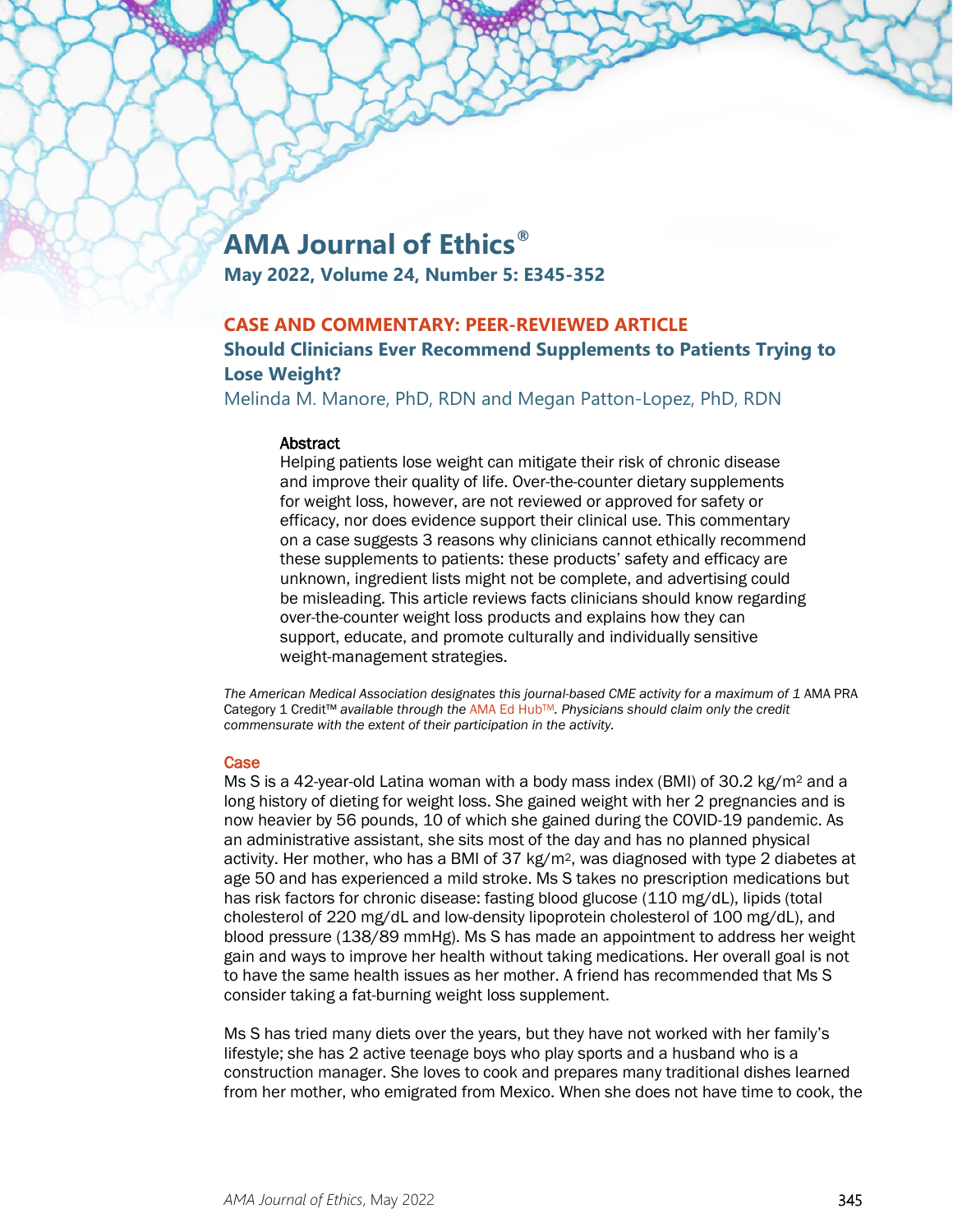family orders takeout food (3 to 4 times per week). Coming to see a physician for weight loss help has been difficult, since she is not sure a physician will understand her weight struggles.

#### **Commentary**

Ms S's case highlights the difficulty many women face in managing weight gain with pregnancy and juggling the stress of work, home, and family. Although extensive research emphasizes that lifestyle changes are required for successful weight loss, $1,2$ each year millions of consumers turn to unproven over-the-counter weight loss supplements to "quick start" their weight loss attempts, hoping this time things will be different.3,4 Below, we discuss the safety and efficacy of over-the-counter weight loss supplements and suggest ways clinicians can discuss weight loss with patients like Ms S.

#### Weight Loss Supplements

*Efficacy*. In 2019, Americans spent more than \$2 billion on over-the-counter weight loss supplements.4 The US Food and Drug Administration (FDA) does not review or approve nonprescription, over-the-counter dietary supplements for safety or efficacy and does not require certification of substance purity on labels, although it does require listing of all ingredients.5,6 Manufacturers might also add adulterants (eg, sibutramine, fenfluramine, laxatives, and diuretics) to produce weight loss, which is illegal, and these adulterants pose significant safety concerns.7,8,9 Finally, research reviews of over-thecounter weight loss supplements show that the products have little efficacy and pose potentially serious risk of harm.5,10,11 Clinical studies for weight loss supplements typically include only 1 or 2 ingredients in a trial, lack a control group, are not doubleblinded, and require lifestyle changes.5

The American Medical Association *Code of Medical Ethics* states that the physician shall "use sound medical judgment on patients' behalf, and to advocate for their patients' welfare."12 Thus, a physicia[n cannot ethically recommend](https://journalofethics.ama-assn.org/article/responding-patients-requests-nontraditional-or-unproven-treatments/2013-11) an over-the-counter weight loss supplement since the safety and efficacy of the actual ingredients are not known, as might be the entirety of the ingredients. Sharing these concerns with patients will help them understand and appreciate why their clinician is not recommending the supplement they want to use.

*Mechanisms and common ingredients*. Weight loss supplements typically rely on 4 general mechanisms: (1) blocking carbohydrate or fat absorption, (2) increasing metabolism and "fat burn" (eg, through caffeine, green tea, or carnitine), (3) changing body composition (eg, through conjugated linoleic acid or chromium), or (4) suppressing appetite (eg, through soluble fibers or chili pepper).7,13 Ms S's multi-ingredient supplement is marketed as increasing metabolism (caffeine, green tea, cayenne pepper)7,13,14 and improving fat oxidation (carnitine).7,15 Below is a quick overview of common over-the-counter weight loss supplement ingredients.

- *Caffeine*. The amount of caffeine might not be listed on the label and could range from 150-500 mg per serving or more. Caffeine intake that does not exceed 400 mg/day is not associated with dangerous, negative side effects, but higher intake increases risk of insomnia, irritability, heart palpitations, and anxiety.13
- *Green tea extract*. Catechins are the active ingredient in green tea.7 All adverse effects reported for green tea are from the use of extracts and not beverages.<sup>7</sup>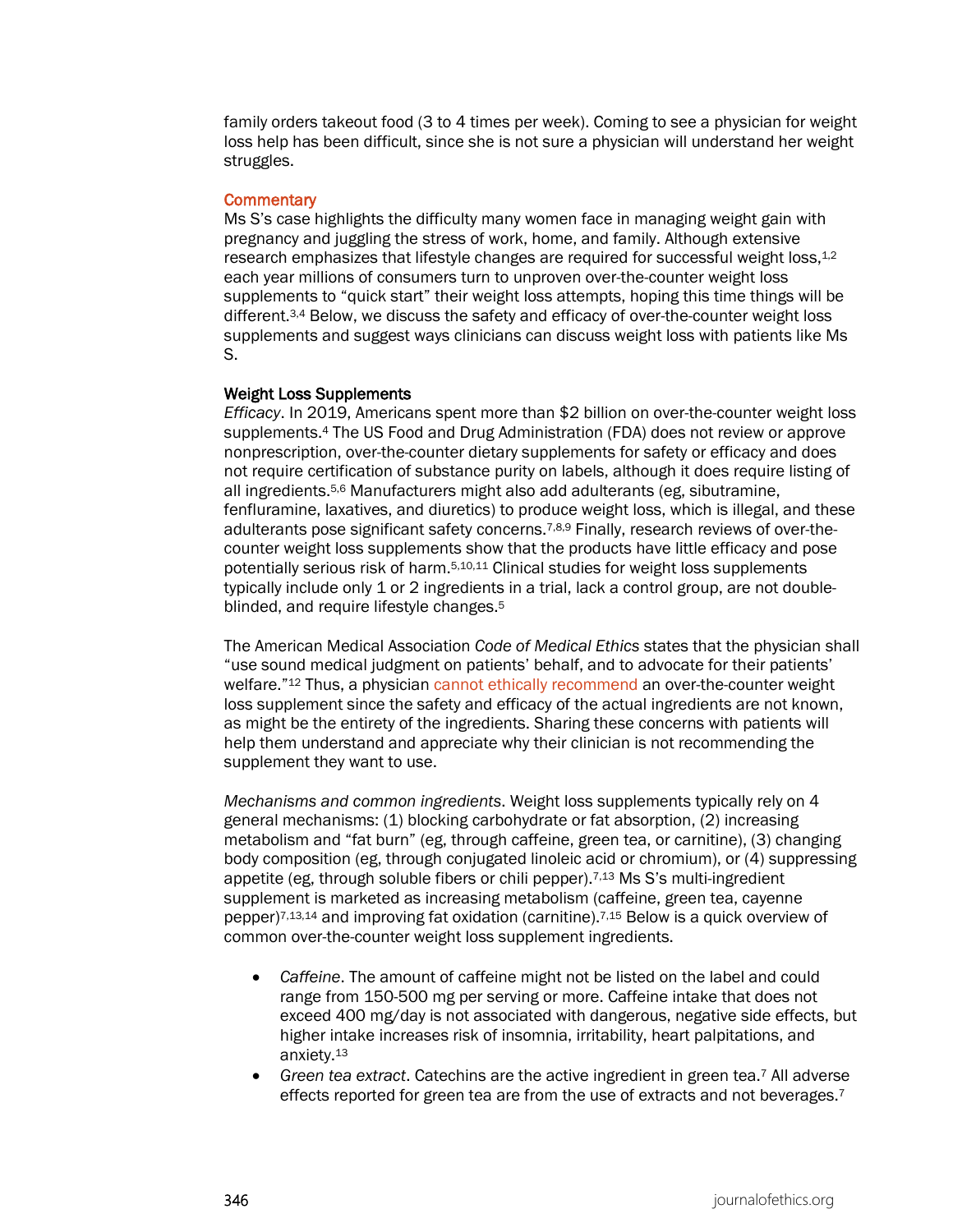The European Food Safety Authority concluded that catechin intake of less than 800 mg/day does not cause increased transaminase activity associated with liver toxicity.16 However, products are not required to list the total catechin content on the label.

- *Carnitine*. Carnitine has been extensively studied and is generally considered safe, but there is no evidence that it produces clinically significant weight loss.13,15
- *Cayenne pepper extract*. Capsaicin is the primary active ingredient in hot peppers and is hypothesized to support weight loss through increasing energy expenditure and lipid oxidation while reducing appetite.14 Capsaicin is not a magic bullet for weight loss, however, and its long-term impact is small.<sup>14,17,18</sup>

#### Discussing Weight Loss With Patients

Addressing weight loss supplement use with a patient can be tricky. On one hand, quick dismissal can be interpreted as judgmental. On the other, a patient who feels pressured by a friend to use a supplement might need a reason *not* to use that supplement. These questions can help clinicians discuss supplement use with patients like Ms S, with a goal of directing them toward weight management approaches that are safe and culturally appropriate.

- 1. Why do you want to use this weight loss dietary supplement?
- 2. How much does it cost?
- 3. How frequently do you plan to take it and at which dose?
- 4. What are the [health risks?](https://journalofethics.ama-assn.org/article/weighing-risks-weight-loss-aids/2002-11)

Once a patient understands why a supplement cannot be clinically recommended, the clinician should discuss past weight loss attempts, challenges and [barriers to healthy](https://journalofethics.ama-assn.org/article/how-should-physician-counsel-vegan-patient-ibd-who-might-benefit-supplements/2018-11)  [eating](https://journalofethics.ama-assn.org/article/how-should-physician-counsel-vegan-patient-ibd-who-might-benefit-supplements/2018-11) and physical activity, and available social support for making lifestyle changes.

Finally, weight management discussions can be difficult if the health care practitioner is also overweight.19 Clinicians should consider their approach to this dilemma should it arise (eg, sharing their own struggles with positive lifestyle changes). Clinicians should also be aware that some overweight patients might assume that a thin clinician will not understand their struggles. Assure patients that they are not alone and that help and support are available.

#### Recommending a Weight Loss Program

Weight loss and management are challenging in our current environment of readily available energy-dense foods and a sedentary lifestyle. Telling the patient to "eat less and exercise more" does not work.<sup>20,21,22</sup> Ms S will only be successful is she believes she can follow the approach agreed on, has support in setting achievable goals, and has a realistic plan to reach those goals.

Clinicians should discuss the [impact of excess weight](https://journalofethics.ama-assn.org/article/how-forcefully-should-clinicians-encourage-treatment-when-disagreement-persists-about-obesity-risk/2018-12) on health with patients like Ms S before a best weight loss approach is determined. For overweight and obese adults, even a weight loss of 5% to 7% can decrease major chronic disease risk factors.<sup>1,23</sup> For example, the Diabetes Prevention Program showed that a 7% decrease in body weight reduced the risk of conversion from impaired glucose tolerance to type 2 diabetes by 58%.24 The Finnish National Diabetes Prevention Program also showed a 69% risk reduction for type 2 diabetes with a 5% reduction in body weight.25,26 The American Heart Association, the American College of Cardiology, and the Obesity Society<sup>27</sup> have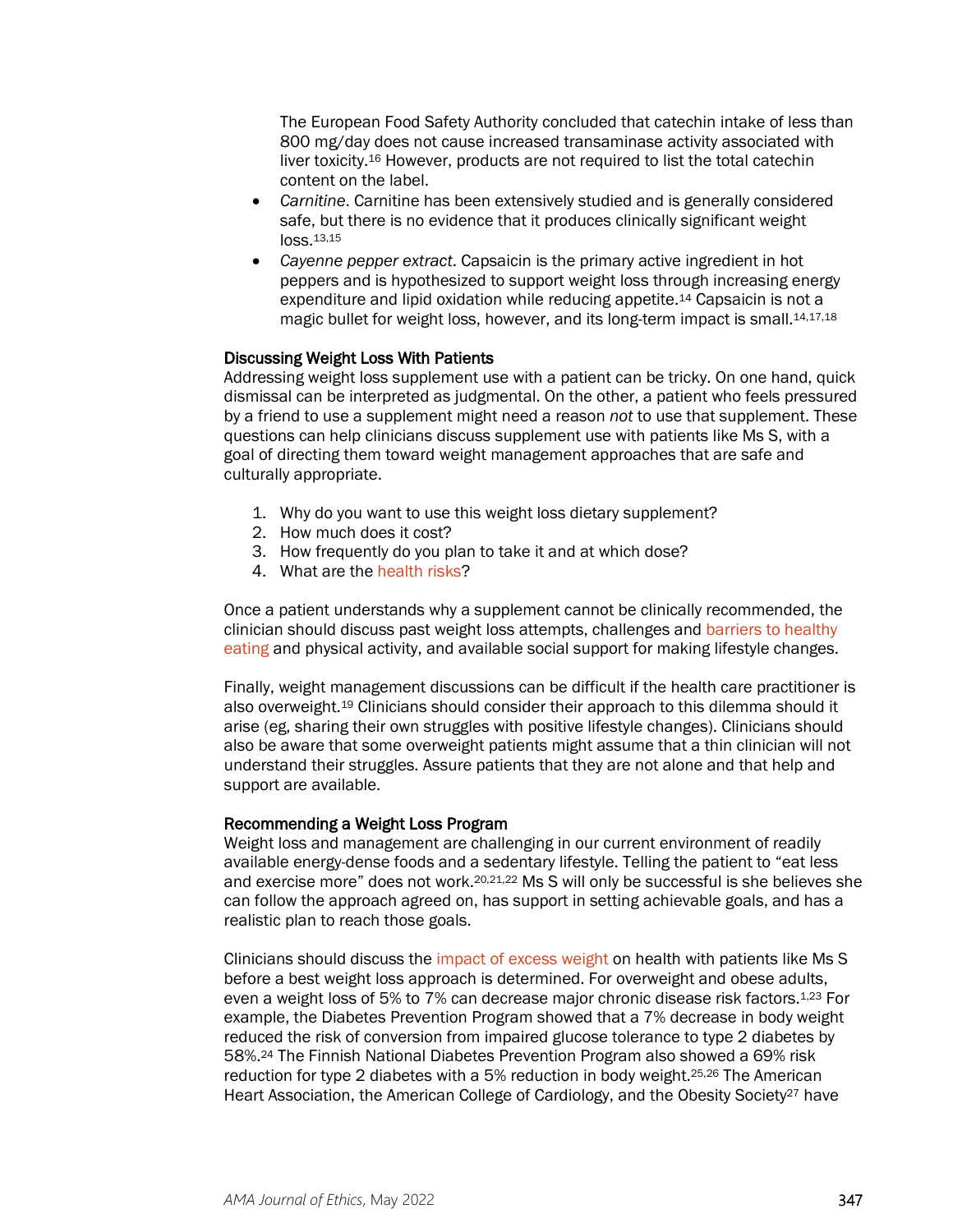outlined guidelines for the management of obesity in adults for the reduction of chronic disease risk.

There is no magic diet for weight loss. Almost any diet that reduces energy intake will produce weight loss if followed.1 Explaining dynamic energy balance and the many factors that contribute to one's body weight will help reduce patients' guilt about past weight loss failures.28 Research shows that extreme weight loss approaches do not work for most patients<sup>29</sup> and can slow metabolic rate, which makes it even harder to keep the weight off.30,31 Clinicians should emphasize moderate, achievable weight loss and health goals and the importance of lifelong healthy lifestyle changes over quick, dramatic weight loss.

There are a number of successful, evidence-based lifestyle approaches focused on diet quality, energy intake, physical activity, and behavior therapy that reduce weight and chronic disease risk factors.1,24,26,27 These programs typically include group or individual sessions for at least 6 months, are led by trained interventionists, and address diet, physical activity, and behavior modification.1,21 Clinicians should remind their patients like Ms S that lifestyle change can be difficult and requires time and support from family and friends.21,27 Research shows that social support is an important predictor of improved diet and increased physical activity.32,33 Successful weight loss maintainers report that, in addition to maintaining a healthy diet and physical activity, body weight monitoring is key to keeping off excess weight.<sup>1,34</sup> Bray and Ryan<sup>1</sup> provide a comprehensive review of these programs and various diets for weight loss. Clinicians should be ready to provide referrals if their facility does not offer a comprehensive weight loss and management program.

#### Determinants of Healthy Body Weight

It is essential to provide culturally and individually appropriate support and guidance regarding weight loss. Among Latina women, cultural, social, and economic factors play an important role in attitudes, beliefs, and behaviors associated with body weight, dietary habits, and physical activity.35 For example, the cultural importance of obligation to one's family and family relationships (familism), which is relevant in Latinx cultures, 36 is associated with less successful weight management among Mexican American women.37 Thus, in counseling Latina women, clinicians should consider the role of family responsibilities and integrate strategies that work toward the patient's achieving 2 goals: weight loss and fulfilling family needs.38 Access to stores carrying healthy foods39 and to neighborhood parks<sup>40</sup> improve nutrition and physical activity, respectively. Unfortunately, many neighborhoods [lack access to these resources,](https://journalofethics.ama-assn.org/article/how-should-physicians-counsel-patients-who-live-food-deserts/2018-10) which makes meeting diet and physical activity recommendations challenging. Connecting patients to appropriate resources will improve their weight management success.32

#### **Conclusion**

Lifestyle changes that result in weight loss can be difficult to implement and maintain, but success can be achieved if patients take part in evidence-based programs that provide appropriate support and education. These programs need to address the social and cultural beliefs concerning weight loss, body size, and family dynamics and barriers that prevent healthy weight loss and maintenance. Finally, over-the-counter weight loss supplements marketed to consumers are not regulated by the FDA for safety or efficacy, and research does not support their use. Thus, it is not ethical to recommend them to patients.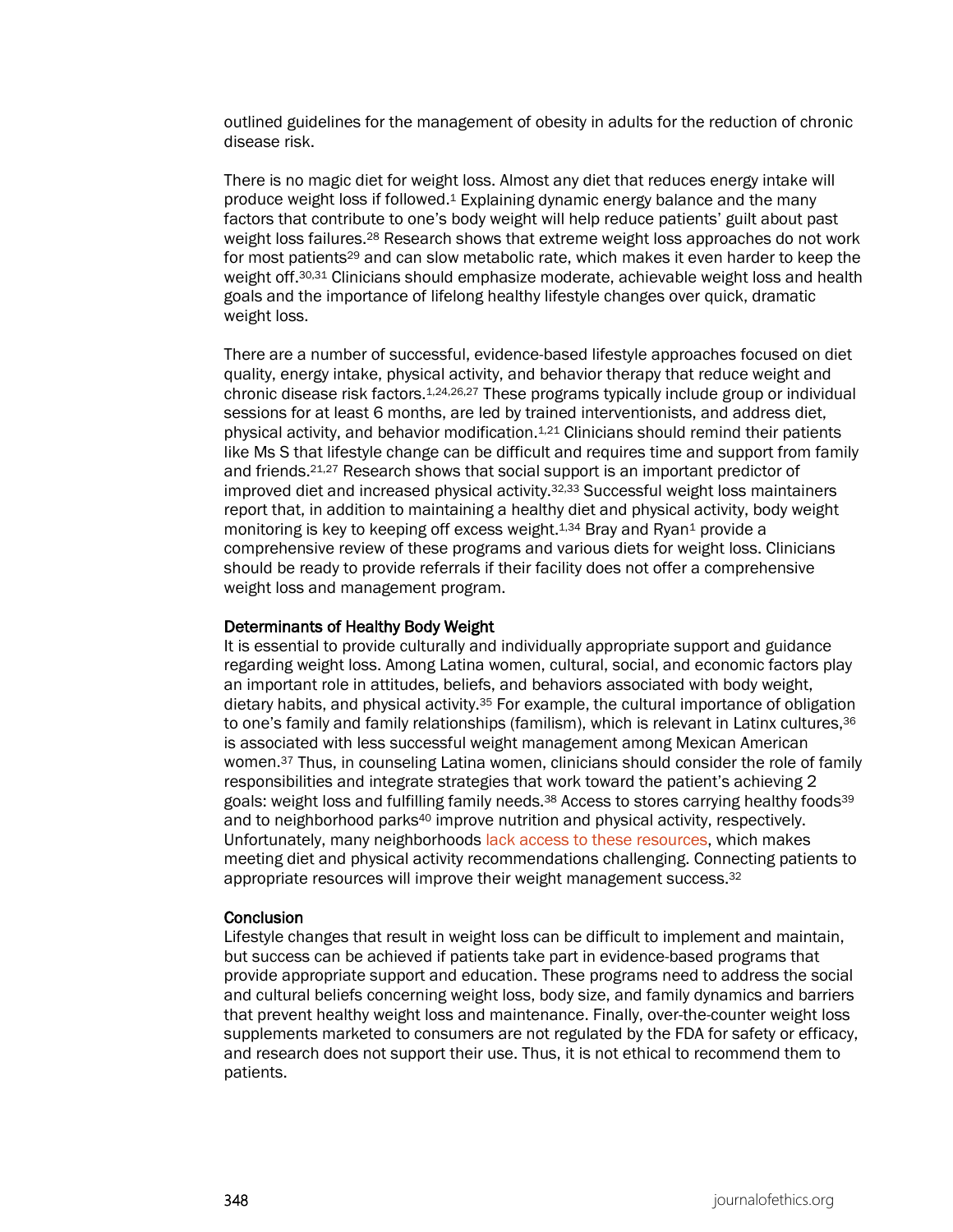### **References**

- 1. Bray GA, Ryan DH. Evidence‐based weight loss interventions: individualized treatment options to maximize patient outcomes. *Diabetes Obes Metab*. 2021;23(suppl 1):50-62.
- 2. Paixão C, Dias CM, Jorge R, et al. Successful weight loss maintenance: a systematic review of weight control registries. *Obes Rev*. 2020;21(5):e13003.
- 3. Austin SB, Yu K, Liu SH, Dong F, Tefft N. Household expenditures on dietary supplements sold for weight loss, muscle building, and sexual function: disproportionate burden by gender and income. *Prev Med Rep*. 2017;6:236- 241.
- 4. Polito RA. A broader definition and a broader market. *Nutr Bus J*. 2020;25(3):3- 5.
- 5. Batsis JA, Apolzan JW, Bagley PJ, et al. A systematic review of dietary supplements and alternative therapies for weight loss. *Obesity*. 2021;29(7):1102-1113.
- 6. Kidambi S, Batsis JA, Donahoo WT, et al. Dietary supplements and alternative therapies for obesity: a perspective from the Obesity Society's Clinical Committee. *Obesity*. 2021;29(7):1095-1098.
- 7. Jakopin Ž. Risks associated with fat burners: a toxicological perspective. *Food Chem Toxicol*. 2019;123:205-224.
- 8. Tucker J, Fischer T, Upjohn L, Mazzera D, Kumar M. Unapproved pharmaceutical ingredients included in dietary supplements associated with US Food and Drug Administration warnings. *JAMA Netw Open*. 2018;1(6):e183337.
- 9. Koncz D, Tóth B, Roza O, Csupor D. A systematic review of the European Rapid Alert System for Food and Feed: tendencies in illegal food supplements for weight loss. *Front Pharmacol*. 2021;11:611361.
- 10. Farrington R, Musgrave IF, Byard RW. Evidence for the efficacy and safety of herbal weight loss preparations. *J Integr Med*. 2019;17(2):87-92.
- 11. Wharton S, Bonder R, Jeffery A, Christensen RA. The safety and effectiveness of commonly-marketed natural supplements for weight loss in populations with obesity: a critical review of the literature from 2006 to 2016. *Crit Rev Food Sci Nutr*. 2020;60(10):1614-1630.
- 12. American Medicial Association. Opinion 1.1.1. Patient-physician relationships. *Code of Medical Ethics*. Accessed October 8, 2021. [https://www.ama](https://www.ama-assn.org/delivering-care/ethics/patient-physician-relationships)[assn.org/delivering-care/ethics/patient-physician-relationships](https://www.ama-assn.org/delivering-care/ethics/patient-physician-relationships)
- 13. Manore MM. Dietary supplements for improving body composition and reducing body weight: where is the evidence? *Int J Sport Nutr Exerc Metab*. 2012;22(2):139-154.
- 14. Tremblay A, Arguin H, Panahi S. Capsaicinoids: a spicy solution to the management of obesity? *Int J Obes (Lond)*. 2016;40(8):1198-1204.
- 15. Jeukendrup AE, Randell R. Fat burners: nutrition supplements that increase fat metabolism. *Obes Rev*. 2011;12(10):841-851.
- 16. Younes M, Aggett P, Aguilar F, et al; EFSA Panel on Food Additives and Nutrient Sources Added to Food. Scientific opinion on the safety of green tea catechins. *EFSA J*. 2018;16(4):e05239.
- 17. Whiting S, Derbyshire E, Tiwari BK. Capsaicinoids and capsinoids. A potential role for weight management? A systematic review of the evidence. *Appetite*. 2012;59(2):341-348.
- 18. Whiting S, Derbyshire EJ, Tiwari B. Could capsaicinoids help to support weight management? A systematic review and meta-analysis of energy intake data. *Appetite*. 2014;73:183-188.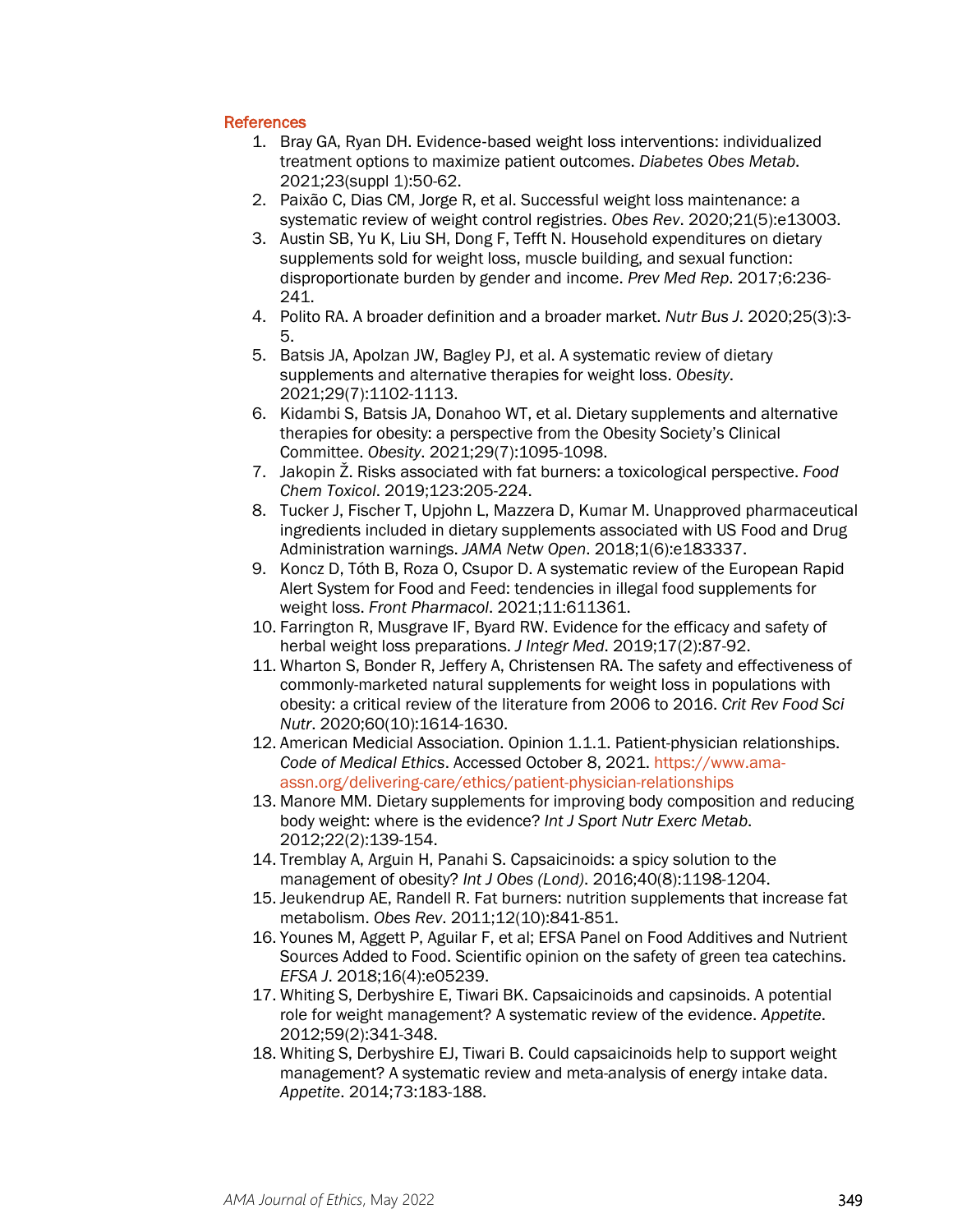- 19. Bleich SN, Bennett WL, Gudzune KA, Cooper LA. Impact of physician BMI on obesity care and beliefs. *Obesity*. 2012;20(5):999-1005.
- 20. LeBlanc ES, Patnode CD, Webber EM, Redmond N, Rushkin M, O'Connor EA. Behavioral and pharmacotherapy weight loss interventions to prevent obesityrelated morbidity and mortality in adults: updated evidence report and systematic review for the US Preventive Services Task Force. *JAMA.* 2018;320(11):1172-1191.
- 21. Ryan DH, Kahan S. Guideline recommendations for obesity management. *Med Clin North Am*. 2018;102(1):49-63.
- 22. Tronieri JS, Wadden TA, Chao AM, Tsai AG. Primary care interventions for obesity: review of the evidence. *Curr Obes Rep*. 2019;8(2):128-136.
- 23. Knowler WC, Fowler SE, Hamman RF, et al. 10-year follow-up of diabetes incidence and weight loss in the Diabetes Prevention Program Outcomes Study. *Lancet*. 2009;374(9702):1677-1686.
- 24. Knowler WC, Barrett-Connor E, Fowler SE, et al. Reduction in the incidence of type 2 diabetes with lifestyle intervention or metformin. *New Engl J Med*. 2002;346(6):393-403.
- 25. Rintamäki R, Rautio N, Peltonen M, et al. Long-term outcomes of lifestyle intervention to prevent type 2 diabetes in people at high risk in primary health care. *Prim Care Diabetes*. 2021;15(3):444-450.
- 26. Tuomilehto J, Lindström J, Eriksson JG, et al. Prevention of type 2 diabetes mellitus by changes in lifestyle among subjects with impaired glucose tolerance. *New Engl J Med*. 2001;344(18):1343-1350.
- 27. Jensen MD, Ryan DH, Apovian CM, et al. 2013 AHA/ACC/TOS guideline for the management of overweight and obesity in adults: a report of the American College of Cardiology/American Heart Association Task Force on Practice Guidelines and the Obesity Society. *J Am Coll Cardiol*. 2014;63(25, pt B):2985- 3023.
- 28. Manore MM, Larson-Meyer DE, Lindsay AR, Hongu N, Houtkooper L. Dynamic energy balance: an integrated framework for discussing diet and physical activity in obesity prevention—is it more than eating less and exercising more? *Nutrients*. 2017;9(8):905.
- 29. Hall KD. Diet versus exercise in "The Biggest Loser" weight loss competition. *Obesity*. 2013;21(5):957-959.
- 30. Johannsen DL, Knuth ND, Huizenga R, Rood JC, Ravussin E, Hall KD. Metabolic slowing with massive weight loss despite preservation of fat-free mass. *J Clin Endocrinol Metab*. 2012;97(7):2489-2496.
- 31. Fothergill E, Guo J, Howard L, et al. Persistent metabolic adaptation 6 years after "The Biggest Loser" competition. *Obesity*. 2016;24(7):1612-1619.
- 32. Institute of Medicine. *Health and Behavior: The Interplay of Biological, Behavioral, and Societal Influences.* National Academy Press; 2001.
- 33. Marquez B, Norman GJ, Fowler JH, Gans KM, Marcus BH. Weight and weight control behaviors of Latinas and their social ties. *Health Psychol*. 2018;37(4):318-325.
- 34. Wadden TA, Neiberg RH, Wing RR, et al. Four‐year weight losses in the Look AHEAD study: factors associated with long‐term success. *Obesity*. 2011;19(10):1987-1998.
- 35. Morrill KE, Lopez-Pentecost M, Ballesteros G, et al. Weight loss interventions for Hispanic women in the USA: a protocol for a systematic review. *Syst Rev*. 2019;8(1):1-7.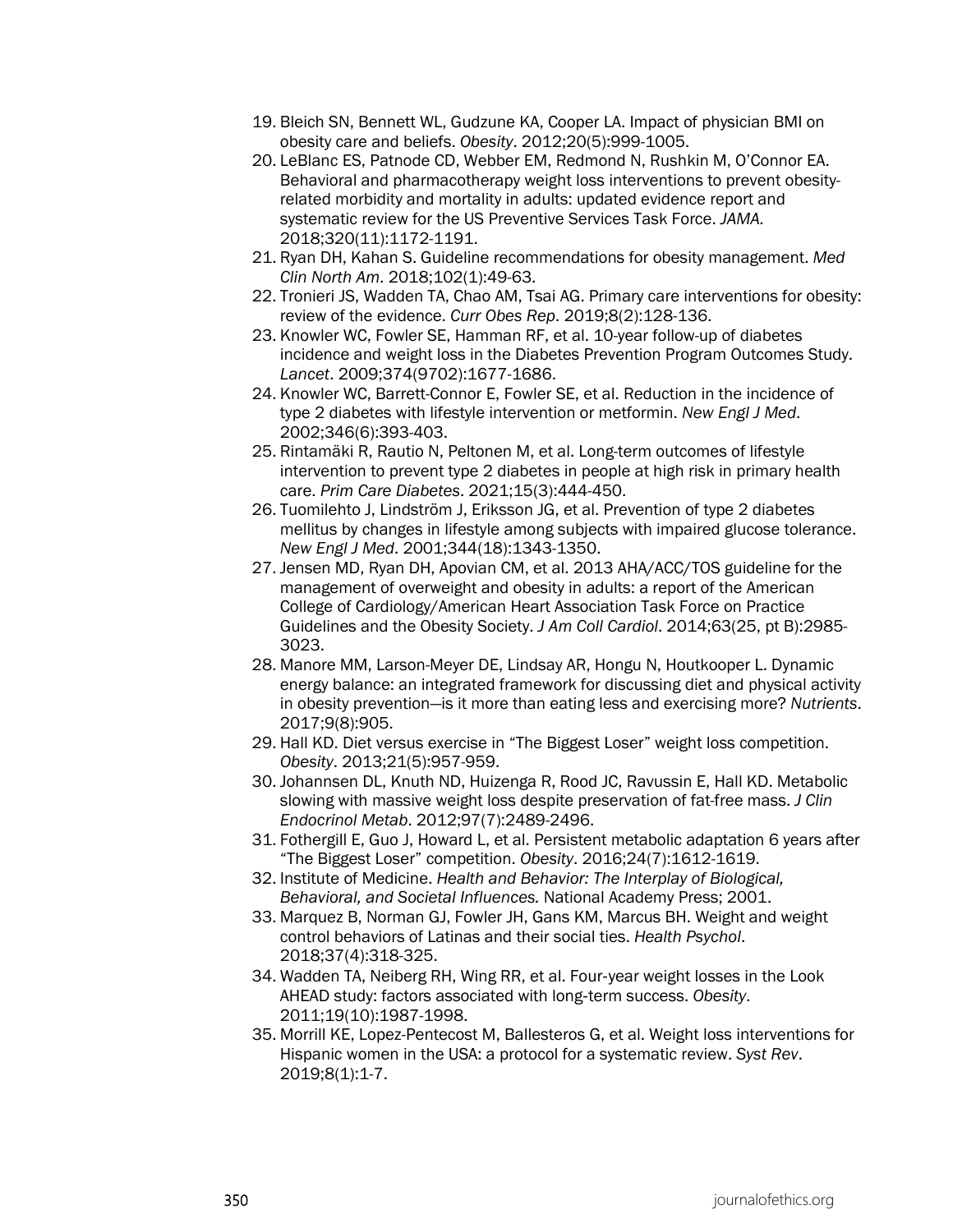- 36. Steidel AGL, Contreras JM. A new familism scale for use with Latino populations. *Hisp J Behav Sci*. 2003;25(3):312-330.
- 37. Austin JL, Smith JE, Gianini L, Campos-Melady M. Attitudinal familism predicts weight management adherence in Mexican-American women. *J Behav Med*. 2013;36(3):259-269.
- 38. Lindberg NM, Stevens VJ, Vega-López S, Kauffman TL, Calderón MR, Cervantes MA. A weight-loss intervention program designed for Mexican-American women: cultural adaptations and results. *J Immigr Minor Health*. 2012;14(6):1030- 1039.
- 39. Sanchez-Flack JC, Anderson CA, Arredondo EM, Belch G, Martinez ME, Ayala GX. Fruit and vegetable intake of US Hispanics by food store type: findings from NHANES. *J Racial Ethn Health Disparities*. 2019;6(1):220-229.
- 40. Larsen BA, Pekmezi D, Marquez B, Benitez TJ, Marcus BH. Physical activity in Latinas: social and environmental influences. *Womens Health (Lond)*. 2013;9(2):201-210.

Melinda M. Manore, PhD, RDN is an emeritus professor of nutrition in the School of Biological and Population Sciences at Oregon State University in Corvallis. She is the author of more than 150 scientific publications, book chapters, reviews, and textbooks and has mentored more than 40 nutrition and exercise graduate students. Her research and teaching focus on energy balance in active and sedentary individuals, chronic disease prevention, dietary and energy expenditure assessment, and sport nutrition.

Megan Patton-Lopez, PhD, RDN is an associate professor at Western Oregon University in Monmouth. Her research and practice focus on promoting healthy eating and active living among children and families through culturally affirming and equitable public health programs and policies. Past projects include childhood obesity prevention among school-age Latino youth, food security and community nutrition assessment among Latino mothers in rural Oregon, and increasing health care access among Latino farmworkers.